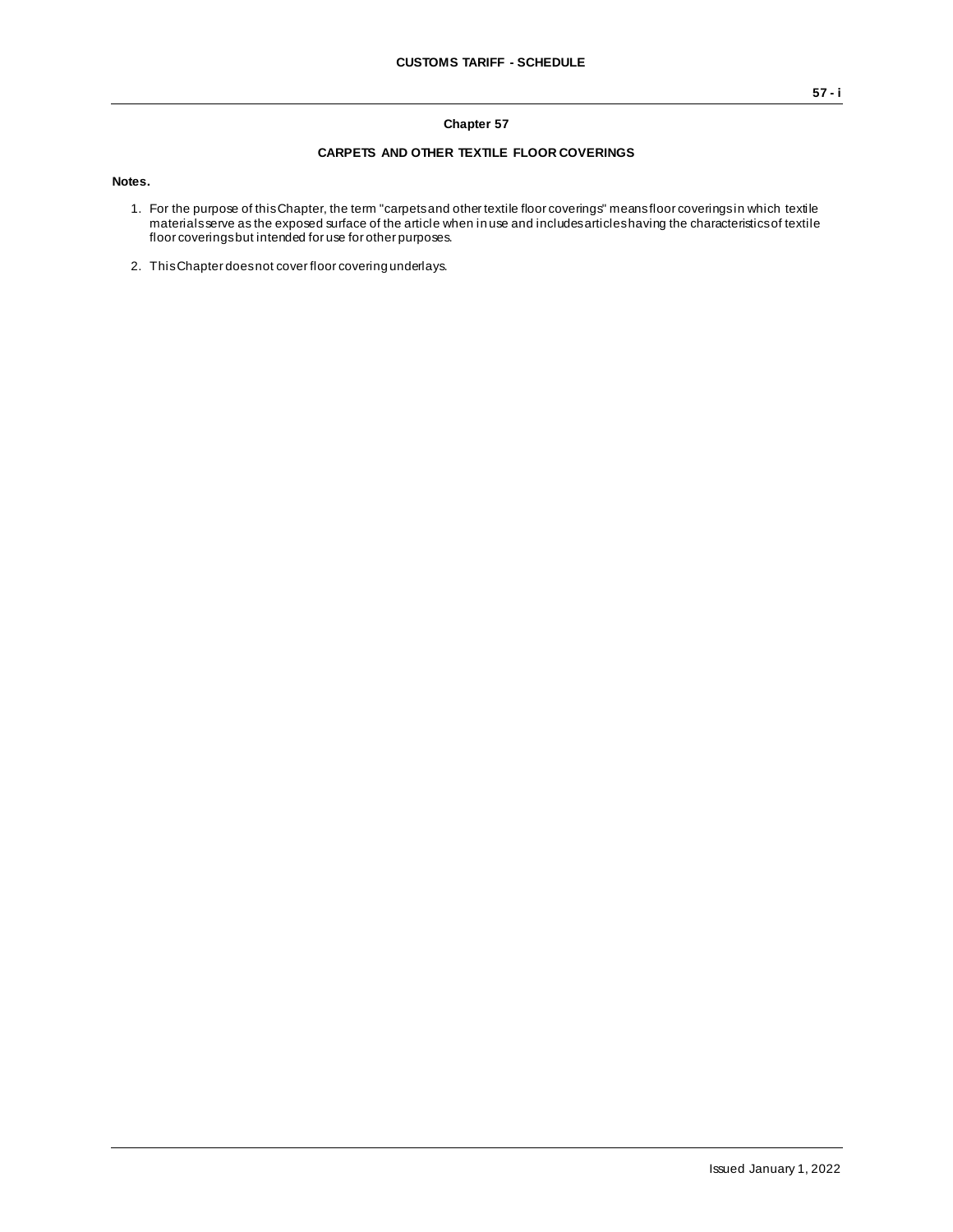## **CUSTOMS TARIFF - SCHEDULE**

|                | <b>Tariff</b><br><b>SS</b><br>Item | <b>Description of Goods</b>                                                                                                                                                     | Unit of<br>Meas. | <b>MFN</b><br><b>Tariff</b> | <b>Applicable</b><br><b>Preferential Tariffs</b>                                                                                         |
|----------------|------------------------------------|---------------------------------------------------------------------------------------------------------------------------------------------------------------------------------|------------------|-----------------------------|------------------------------------------------------------------------------------------------------------------------------------------|
|                | 57.01                              | Carpets and other textile floor coverings, knotted, whether or not made<br>up.                                                                                                  |                  |                             |                                                                                                                                          |
|                | 5701.10                            | -Of wool or fine animal hair                                                                                                                                                    |                  |                             |                                                                                                                                          |
| $\blacksquare$ |                                    | 5701.10.10 00 - - - Machine knotted                                                                                                                                             | <b>MTK</b>       | 13%                         | LDCT, UST, MXT, CIAT,<br>CT, CRT, IT, NT, SLT, PT,<br>COLT, JT, PAT, HNT,<br>KRT, CEUT, UAT,<br>UKT: Free<br>GPT: 10%<br>CPTPT: 2%       |
| п              | 5701.10.90 00 - - - Other          |                                                                                                                                                                                 | <b>MTK</b>       | 6.5%                        | LDCT, GPT, UST, MXT,<br>CIAT, CT, CRT, IT, NT,<br>SLT, PT, COLT, JT, PAT,<br>HNT, KRT, CEUT, UAT,<br>CPTPT, UKT: Free                    |
|                | 5701.90                            | -Of other textile materials                                                                                                                                                     |                  |                             |                                                                                                                                          |
| П              |                                    | 5701.90.10 00 - - - Machine knotted                                                                                                                                             | <b>MTK</b>       | 12.5%                       | LDCT, UST, MXT, CIAT,<br>CT, CRT, IT, NT, SLT, PT,<br>COLT, JT, PAT, HNT,<br>KRT, CEUT, UAT,<br><b>UKT: Free</b><br>GPT: 8%<br>CPTPT: 2% |
| П              | 5701.90.90 00 - - - Other          |                                                                                                                                                                                 | <b>MTK</b>       | 6.5%                        | LDCT, GPT, UST, MXT,<br>CIAT, CT, CRT, IT, NT,<br>SLT, PT, COLT, JT, PAT,<br>HNT, KRT, CEUT, UAT,<br>CPTPT, UKT: Free                    |
|                | 57.02                              | Carpets and other textile floor coverings, woven, not tufted or flocked,<br>whether or not made up, including "Kelem", "Schumacks", "Karamanie"<br>and similar hand-woven rugs. |                  |                             |                                                                                                                                          |
| Ш              |                                    | 5702.10.00 00 -"Kelem", "Schumacks", "Karamanie" and similar hand-woven rugs                                                                                                    | <b>MTK</b>       | 12.5%                       | LDCT, UST, MXT, CIAT,<br>CT.CRT.IT.NT.SLT.PT.<br>COLT, JT, PAT, HNT,<br>KRT, CEUT, UAT,<br>UKT: Free<br>GPT: 8%<br>CPTPT: 2%             |
|                |                                    | 5702.20.00 00 - Floor coverings of coconut fibres (coir)                                                                                                                        | <b>MTK</b>       | Free                        | LDCT, GPT, UST, MXT,<br>CIAT, CT, CRT, IT, NT,<br>SLT, PT, COLT, JT, PAT,<br>HNT, KRT, CEUT, UAT,<br>CPTPT, UKT: Free                    |
|                |                                    | -Other, of pile construction, not made up:                                                                                                                                      |                  |                             |                                                                                                                                          |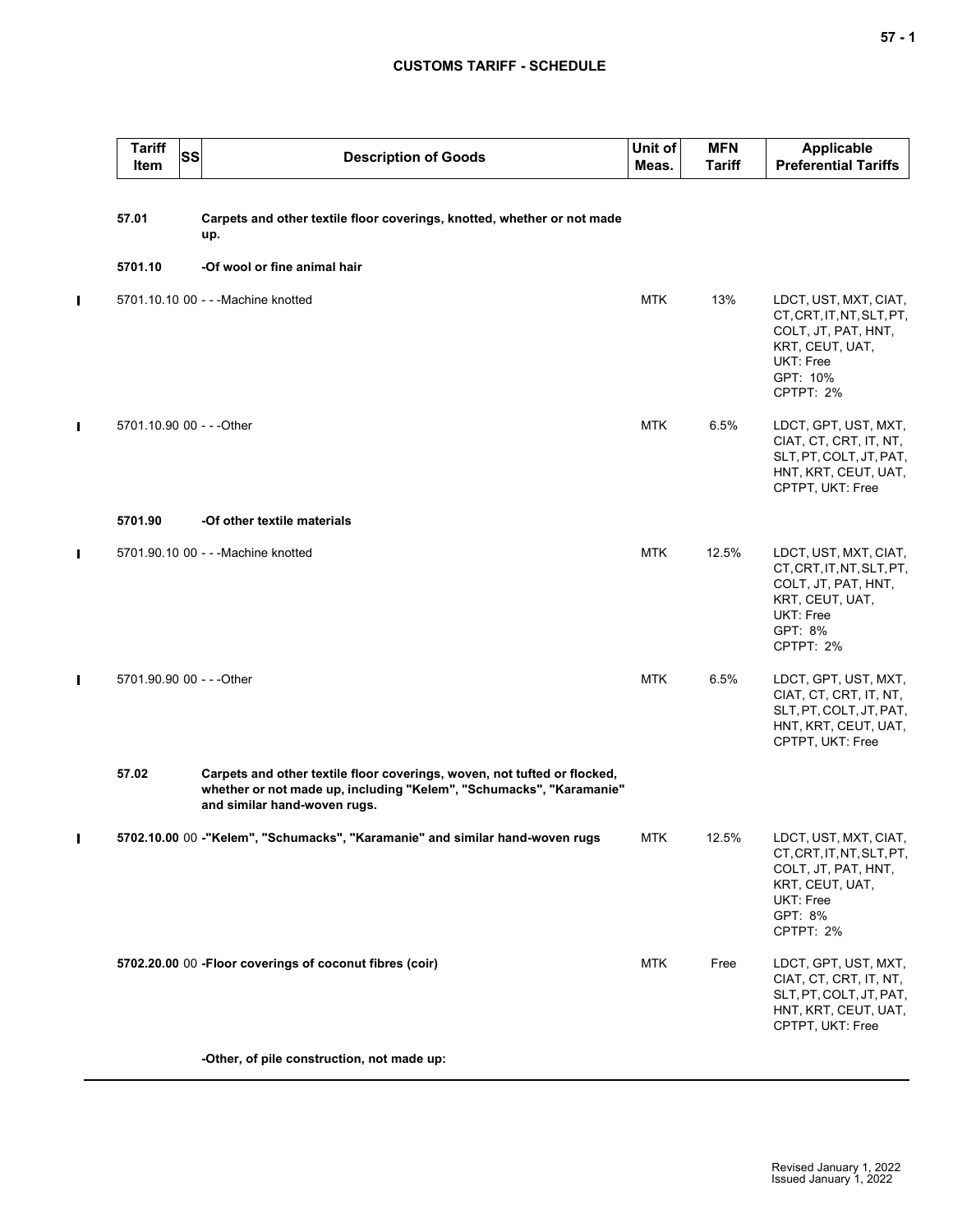|                | <b>Tariff</b><br><b>SS</b><br>Item | <b>Description of Goods</b>                     | Unit of<br>Meas. | <b>MFN</b><br><b>Tariff</b> | Applicable<br><b>Preferential Tariffs</b>                                                                                          |
|----------------|------------------------------------|-------------------------------------------------|------------------|-----------------------------|------------------------------------------------------------------------------------------------------------------------------------|
| $\blacksquare$ |                                    | 5702.31.00 00 - - Of wool or fine animal hair   | <b>MTK</b>       | 12.5%                       | LDCT, UST, MXT, CIAT,<br>CT, CRT, IT, NT, SLT, PT,<br>COLT, JT, PAT, HNT,<br>KRT, CEUT, UAT,<br>UKT: Free<br>GPT: 8%<br>CPTPT: 2%  |
| Ш              |                                    | 5702.32.00 00 - - Of man-made textile materials | <b>MTK</b>       | 12.5%                       | LDCT, UST, MXT, CIAT,<br>CT, CRT, IT, NT, SLT, PT,<br>COLT, JT, PAT, HNT,<br>KRT, CEUT, UAT,<br>UKT: Free<br>GPT: 8%<br>CPTPT: 2%  |
| $\blacksquare$ |                                    | 5702.39.00 00 - - Of other textile materials    | <b>MTK</b>       | 12.5%                       | LDCT, UST, MXT, CIAT,<br>CT, CRT, IT, NT, SLT, PT,<br>COLT, JT, PAT, HNT,<br>KRT, CEUT, UAT,<br>UKT: Free<br>GPT: 8%<br>CPTPT: 2%  |
|                |                                    | -Other, of pile construction, made up:          |                  |                             |                                                                                                                                    |
| $\blacksquare$ |                                    | 5702.41.00 00 - - Of wool or fine animal hair   | <b>MTK</b>       | 12.5%                       | LDCT, UST, MXT, CIAT,<br>CT, CRT, IT, NT, SLT, PT,<br>COLT, JT, PAT, HNT,<br>KRT, CEUT, UAT,<br>UKT: Free<br>GPT: 8%<br>CPTPT: 2%  |
| $\blacksquare$ |                                    | 5702.42.00 00 - - Of man-made textile materials | <b>MTK</b>       | 14%                         | LDCT, UST, MXT, CIAT,<br>CT, CRT, IT, NT, SLT, PT,<br>COLT, JT, PAT, HNT,<br>KRT, CEUT, UAT,<br>UKT: Free<br>GPT: 10%<br>CPTPT: 2% |
|                |                                    | 5702.49.00 00 - - Of other textile materials    | <b>MTK</b>       | 14%                         | LDCT, UST, MXT, CIAT,<br>CT, CRT, IT, NT, SLT, PT,<br>COLT, JT, PAT, HNT,<br>KRT, CEUT, UAT,<br>UKT: Free<br>GPT: 10%<br>CPTPT: 2% |

**5702.50 -Other, not of pile construction, not made up**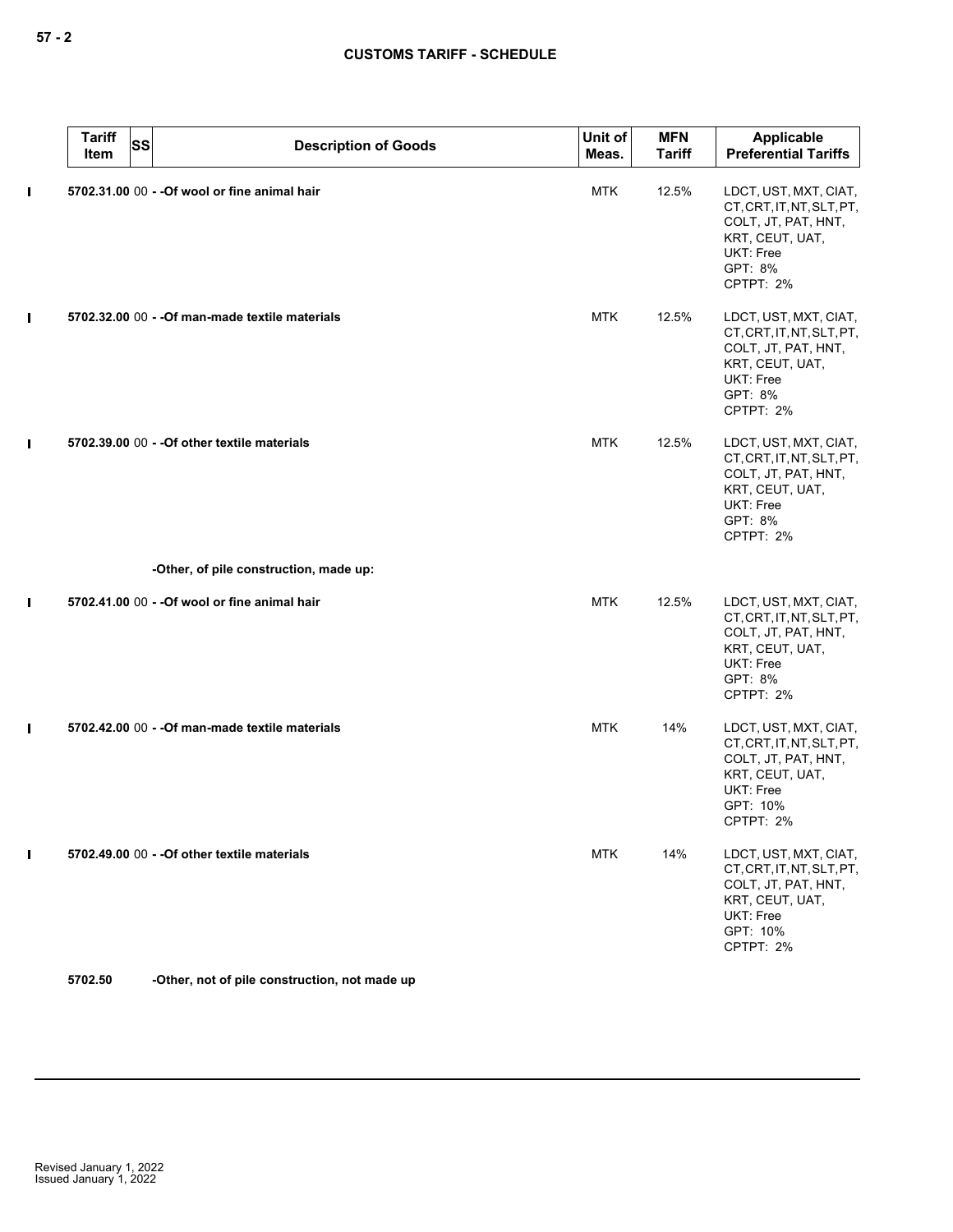|                | <b>Tariff</b><br><b>SS</b><br>Item | <b>Description of Goods</b>                                                                    | Unit of<br>Meas. | <b>MFN</b><br><b>Tariff</b> | <b>Applicable</b><br><b>Preferential Tariffs</b>                                                                                   |
|----------------|------------------------------------|------------------------------------------------------------------------------------------------|------------------|-----------------------------|------------------------------------------------------------------------------------------------------------------------------------|
| П              |                                    | 5702.50.10 00 - - - Of straw, hemp, flax tow or jute                                           | <b>MTK</b>       | 6.5%                        | LDCT, GPT, UST, MXT,<br>CIAT, CT, CRT, IT, NT,<br>SLT, PT, COLT, JT, PAT,<br>HNT, KRT, CEUT, UAT,<br>CPTPT, UKT: Free              |
| П              | 5702.50.90 00 - - - Other          |                                                                                                | <b>MTK</b>       | 12.5%                       | LDCT, UST, MXT, CIAT,<br>CT, CRT, IT, NT, SLT, PT,<br>COLT, JT, PAT, HNT,<br>KRT, CEUT, UAT,<br>UKT: Free<br>GPT: 8%<br>CPTPT: 2%  |
|                |                                    | -Other, not of pile construction, made up:                                                     |                  |                             |                                                                                                                                    |
| П              |                                    | 5702.91.00 00 - - Of wool or fine animal hair                                                  | <b>MTK</b>       | 12.5%                       | LDCT, UST, MXT, CIAT,<br>CT, CRT, IT, NT, SLT, PT,<br>COLT, JT, PAT, HNT,<br>KRT, CEUT, UAT,<br>UKT: Free<br>GPT: 8%<br>CPTPT: 2%  |
| П              |                                    | 5702.92.00 00 - - Of man-made textile materials                                                | <b>MTK</b>       | 14%                         | LDCT, UST, MXT, CIAT,<br>CT, CRT, IT, NT, SLT, PT,<br>COLT, JT, PAT, HNT,<br>KRT, CEUT, UAT,<br>UKT: Free<br>GPT: 10%<br>CPTPT: 2% |
|                | 5702.99                            | - - Of other textile materials                                                                 |                  |                             |                                                                                                                                    |
| П              |                                    | 5702.99.10 00 - - - Of straw, hemp, flax tow or jute                                           | <b>MTK</b>       | 6.5%                        | LDCT, GPT, UST, MXT,<br>CIAT, CT, CRT, IT, NT,<br>SLT, PT, COLT, JT, PAT,<br>HNT, KRT, CEUT, UAT,<br>CPTPT, UKT: Free              |
| $\blacksquare$ | 5702.99.90 00 - - - Other          |                                                                                                | <b>MTK</b>       | 12.5%                       | LDCT, UST, MXT, CIAT,<br>CT, CRT, IT, NT, SLT, PT,<br>COLT, JT, PAT, HNT,<br>KRT, CEUT, UAT,<br>UKT: Free<br>GPT: 8%<br>CPTPT: 2%  |
| П              | 57.03                              | Carpets and other textile floor coverings (including turf), tufted, whether<br>or not made up. |                  |                             |                                                                                                                                    |
|                | 5703.10                            | -Of wool or fine animal hair                                                                   |                  |                             |                                                                                                                                    |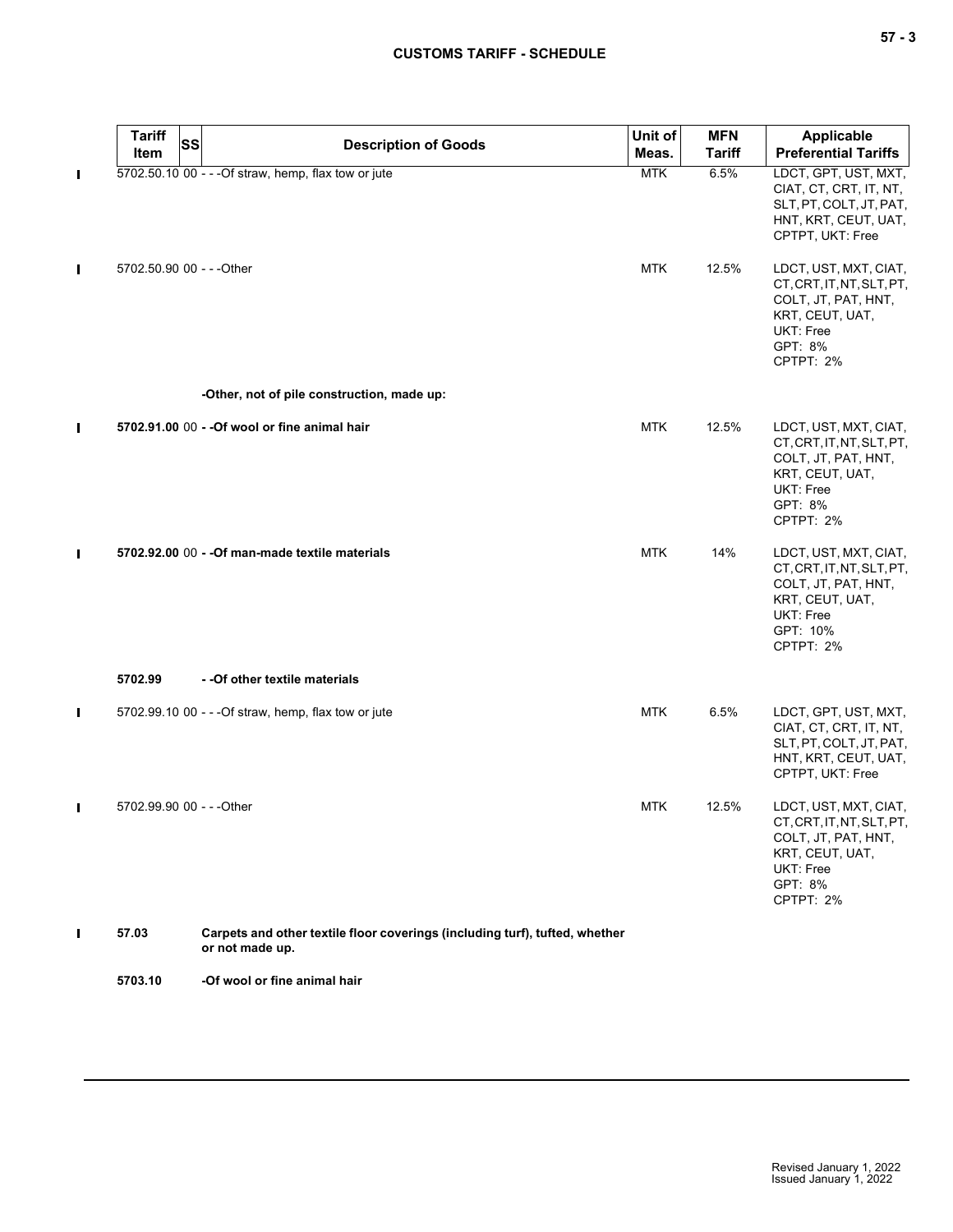|              | <b>Tariff</b>             | <b>SS</b> | <b>Description of Goods</b>           | Unit of                  | <b>MFN</b>    | Applicable                                                                                                                                                                            |
|--------------|---------------------------|-----------|---------------------------------------|--------------------------|---------------|---------------------------------------------------------------------------------------------------------------------------------------------------------------------------------------|
|              | Item                      |           |                                       | Meas.                    | <b>Tariff</b> | <b>Preferential Tariffs</b>                                                                                                                                                           |
| Т<br>Т       | 5703.10.90 00 - - - Other |           | 5703.10.10 00 - - - Machine tufted    | <b>MTK</b><br><b>MTK</b> | 12.5%<br>10%  | LDCT, UST, MXT, CIAT,<br>CT, CRT, IT, NT, SLT, PT,<br>COLT, JT, PAT, HNT,<br>KRT, CEUT, UAT,<br>UKT: Free<br>AUT: 10.5%<br>NZT: 10.5%<br>GPT: 8%<br>CPTPT: 2%<br>LDCT, GPT, UST, MXT, |
|              |                           |           |                                       |                          |               | CIAT, CT, CRT, IT, NT,<br>SLT, PT, COLT, JT, PAT,<br>HNT, KRT, CEUT, UAT,<br>CPTPT, UKT: Free                                                                                         |
| $\mathbf I$  |                           |           | -Of nylon or other polyamides:        |                          |               |                                                                                                                                                                                       |
| $\mathbf I$  |                           |           |                                       |                          |               |                                                                                                                                                                                       |
| $\mathbf I$  |                           |           |                                       |                          |               |                                                                                                                                                                                       |
|              |                           |           |                                       |                          |               |                                                                                                                                                                                       |
| $\mathbf I$  |                           |           |                                       |                          |               |                                                                                                                                                                                       |
| $\mathbf I$  | 5703.21.00 00 - - Turf    |           |                                       | <b>MTK</b>               | 12.5%         | LDCT, UST, MXT, CIAT,<br>CT, CRT, IT, NT, SLT, PT,<br>COLT, JT, PAT, HNT,<br>KRT, CEUT, UAT,<br>UKT: Free<br>GPT: 8%<br>CPTPT: 2%                                                     |
| $\mathbf{I}$ | 5703.29                   |           | - -Other                              |                          |               |                                                                                                                                                                                       |
| Т            | 5703.29.10                |           | ---Machine tufted                     |                          | 12.5%         | LDCT, UST, MXT, CIAT,<br>CT, CRT, IT, NT, SLT, PT,<br>COLT, JT, PAT, HNT,<br>KRT, CEUT, UAT,<br>UKT: Free<br>GPT: 8%<br>CPTPT: 2%                                                     |
|              |                           |           |                                       | <b>MTK</b>               |               |                                                                                                                                                                                       |
|              |                           |           |                                       | <b>MTK</b><br><b>MTK</b> |               |                                                                                                                                                                                       |
| $\mathbf{I}$ | 5703.29.90 00 - - - Other |           |                                       | <b>MTK</b>               | 10%           | LDCT, GPT, UST, MXT,<br>CIAT, CT, CRT, IT, NT,<br>SLT, PT, COLT, JT, PAT,<br>HNT, KRT, CEUT, UAT,<br>CPTPT, UKT: Free                                                                 |
| $\mathbf I$  |                           |           | -Of other man-made textile materials: |                          |               |                                                                                                                                                                                       |
|              |                           |           |                                       |                          |               |                                                                                                                                                                                       |
|              |                           |           |                                       |                          |               |                                                                                                                                                                                       |

 $\mathbf{I}$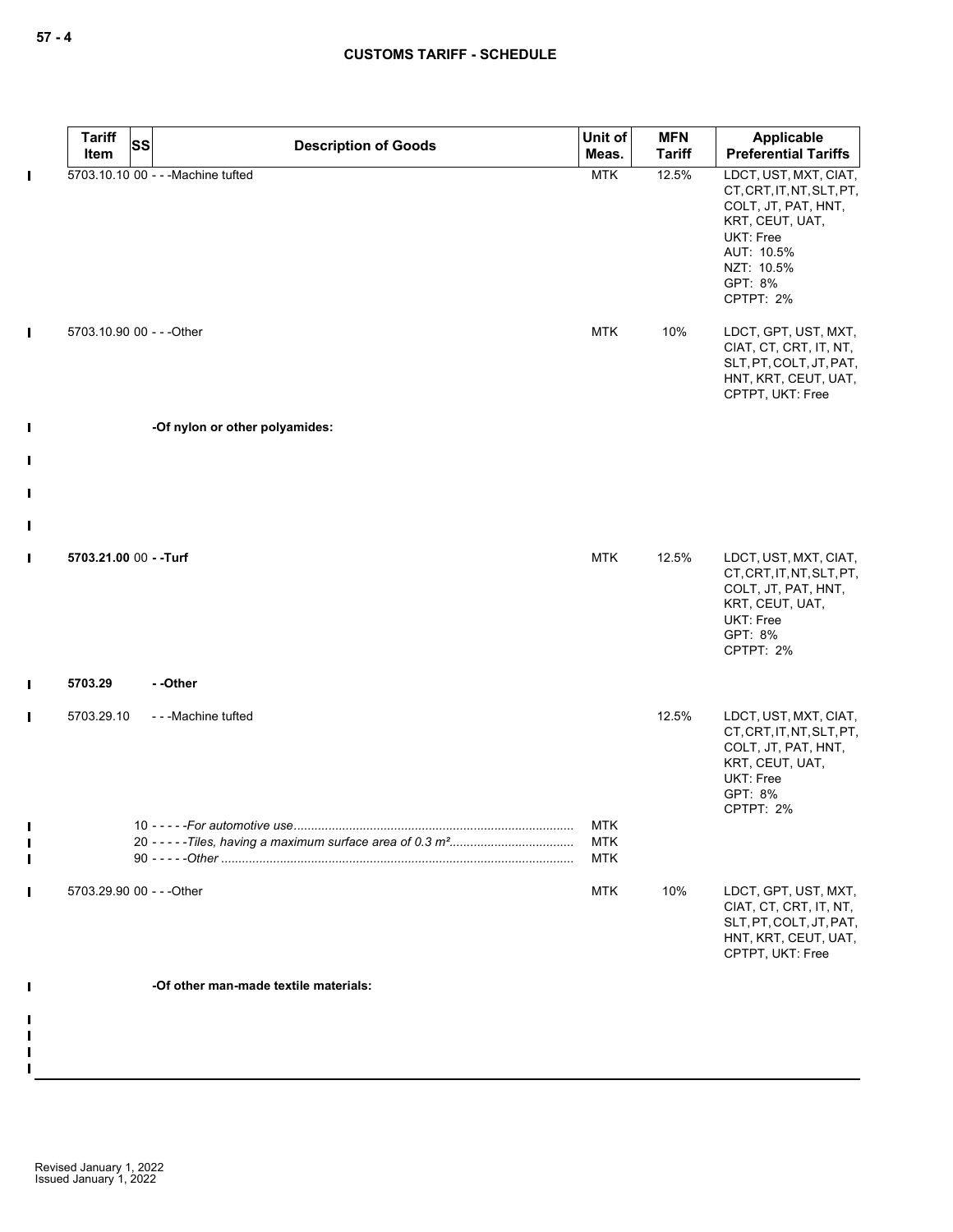## **CUSTOMS TARIFF - SCHEDULE**

|   | <b>Tariff</b><br>Item     | <b>SS</b> | <b>Description of Goods</b>        | Unit of<br>Meas.         | <b>MFN</b><br><b>Tariff</b> | Applicable<br><b>Preferential Tariffs</b>                                                                                                |
|---|---------------------------|-----------|------------------------------------|--------------------------|-----------------------------|------------------------------------------------------------------------------------------------------------------------------------------|
|   |                           |           |                                    |                          |                             |                                                                                                                                          |
|   |                           |           |                                    |                          |                             |                                                                                                                                          |
|   | 5703.31.00 00 - - Turf    |           |                                    | <b>MTK</b>               | 12.5%                       | LDCT, UST, MXT, CIAT,<br>CT, CRT, IT, NT, SLT, PT,<br>COLT, JT, PAT, HNT,<br>KRT, CEUT, UAT,<br>UKT: Free<br>GPT: 8%<br>CPTPT: 2%        |
| П | 5703.39                   |           | --Other                            |                          |                             |                                                                                                                                          |
| П | 5703.39.10                |           | ---Machine tufted                  |                          | 12.5%                       | LDCT, UST, MXT, CIAT,<br>CT, CRT, IT, NT, SLT, PT,<br>COLT, JT, PAT, HNT,<br>KRT, CEUT, UAT,<br>UKT: Free<br>GPT: 8%<br>CPTPT: 2%        |
|   |                           |           |                                    | <b>MTK</b>               |                             |                                                                                                                                          |
|   |                           |           |                                    | <b>MTK</b><br><b>MTK</b> |                             |                                                                                                                                          |
|   | 5703.39.90                |           | ---Other                           |                          | 10%                         | LDCT, GPT, UST, MXT,<br>CIAT, CT, CRT, IT, NT,<br>SLT, PT, COLT, JT, PAT,<br>HNT, KRT, CEUT, UAT,<br>CPTPT, UKT: Free                    |
|   |                           |           |                                    | <b>MTK</b><br><b>MTK</b> |                             |                                                                                                                                          |
|   | 5703.90                   |           | -Of other textile materials        |                          |                             |                                                                                                                                          |
| Ш |                           |           | 5703.90.10 00 - - - Machine tufted | <b>MTK</b>               | 12.5%                       | LDCT, UST, MXT, CIAT,<br>CT, CRT, IT, NT, SLT, PT,<br>COLT, JT, PAT, HNT,<br>KRT, CEUT, UAT,<br><b>UKT: Free</b><br>GPT: 8%<br>CPTPT: 2% |
| П | 5703.90.90 00 - - - Other |           |                                    | <b>MTK</b>               | 10%                         | LDCT, GPT, UST, MXT,<br>CIAT, CT, CRT, IT, NT,<br>SLT, PT, COLT, JT, PAT,<br>HNT, KRT, CEUT, UAT,<br>CPTPT, UKT: Free                    |